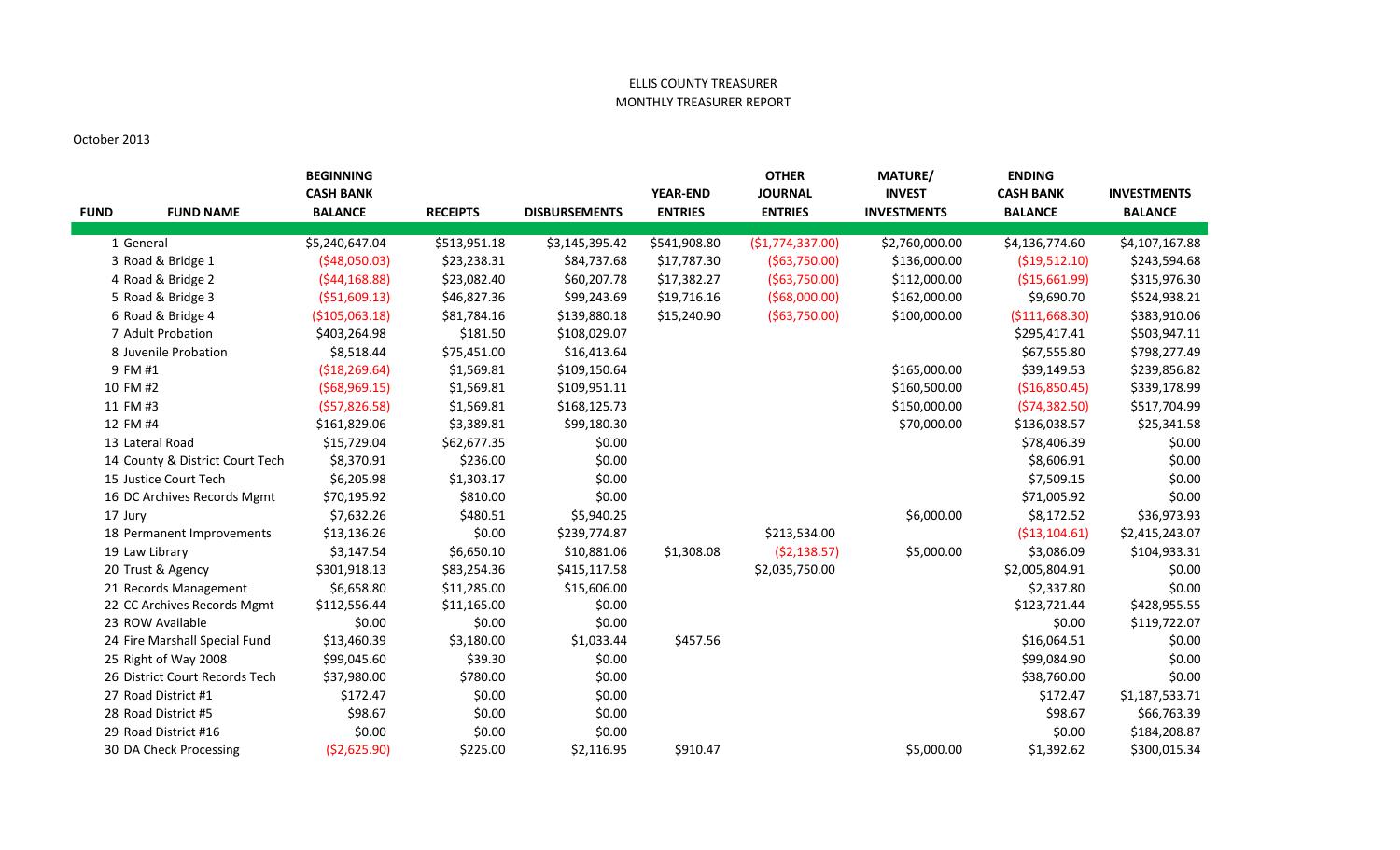|               |                                  | <b>BEGINNING</b>                   |                 |                      |                                   | <b>OTHER</b>                     | <b>MATURE/</b>                      | <b>ENDING</b>                      |                                      |
|---------------|----------------------------------|------------------------------------|-----------------|----------------------|-----------------------------------|----------------------------------|-------------------------------------|------------------------------------|--------------------------------------|
| <b>FUND</b>   | <b>FUND NAME</b>                 | <b>CASH BANK</b><br><b>BALANCE</b> | <b>RECEIPTS</b> | <b>DISBURSEMENTS</b> | <b>YEAR-END</b><br><b>ENTRIES</b> | <b>JOURNAL</b><br><b>ENTRIES</b> | <b>INVEST</b><br><b>INVESTMENTS</b> | <b>CASH BANK</b><br><b>BALANCE</b> | <b>INVESTMENTS</b><br><b>BALANCE</b> |
|               |                                  |                                    |                 |                      |                                   |                                  |                                     |                                    |                                      |
|               | 31 DA Drug Forfeiture            | \$18,652.27                        | \$11,547.80     | \$5,864.75           |                                   |                                  |                                     | \$24,335.32                        | \$360,569.95                         |
|               | 32 General Records Mgmt/Pres     | \$9,978.31                         | \$3,954.36      | \$0.00               |                                   |                                  |                                     | \$13,932.67                        | \$195,475.33                         |
|               | 33 Courthouse Security           | ( \$13,331.83)                     | \$4,893.17      | \$0.00               |                                   |                                  |                                     | ( \$8,438.66)                      | \$27,131.50                          |
|               | 34 Court Rec. Preservation 51.7  | \$31,208.70                        | \$720.00        | \$0.00               |                                   |                                  |                                     | \$31,928.70                        | \$0.00                               |
|               | 36 Election Admin. Fees          | \$18,100.82                        | \$0.00          | \$0.00               |                                   |                                  |                                     | \$18,100.82                        | \$0.00                               |
|               | 37 Series 1993 Interest & Sinkin | (5295, 824.87)                     | \$3,900.14      | \$0.00               |                                   |                                  |                                     | (5291, 924.73)                     | \$1,436,292.77                       |
|               | 38 Series 2007 Interest & Sinkin | ( \$256, 139.46)                   | \$7,144.87      | \$0.00               |                                   |                                  |                                     | ( \$248, 994.59)                   | \$1,191,743.86                       |
|               | 39 Grant Pass Through            | \$0.00                             | \$0.00          | \$0.00               |                                   |                                  |                                     | \$0.00                             | \$0.00                               |
|               | 40 Series 07 Bond Project        | \$0.00                             | \$0.00          | \$0.00               |                                   |                                  |                                     | \$0.00                             | \$0.00                               |
| 41 HIDTA      |                                  | \$0.00                             | \$0.00          | \$0.00               |                                   |                                  |                                     | \$0.00                             | \$0.00                               |
|               | 42 Sheriff Federal Drug Forfeitu | \$1,034.16                         | \$0.00          | \$0.00               |                                   |                                  |                                     | \$1,034.16                         | \$499,528.13                         |
|               | 44 Hazard Mitigation Grant       | \$0.00                             | \$0.00          | \$0.00               |                                   |                                  |                                     | \$0.00                             | \$0.00                               |
|               | 45 Adult Community Correction    | ( \$131, 388.03)                   | \$0.00          | \$20,804.80          |                                   |                                  |                                     | ( \$152, 192.83)                   | \$0.00                               |
|               | 46 Sherif Seizure                | \$3,482.84                         | \$3,026.00      | \$0.00               |                                   |                                  |                                     | \$6,508.84                         | \$310,970.10                         |
|               | 47 Sheriff Drug Forfeiture       | \$1,988.97                         | \$16,975.00     | \$18,838.19          |                                   |                                  | \$16,850.00                         | \$16,975.78                        | \$157,407.51                         |
|               | 48 District Attorney Seizure     | \$47.88                            | \$0.00          | \$0.00               |                                   |                                  |                                     | \$47.88                            | \$551,731.39                         |
|               | 49 Juvenile Community Correcti   | \$0.00                             | \$0.00          | \$0.00               |                                   |                                  |                                     | \$0.00                             | \$0.00                               |
|               | 51 District Attorney Federal Ass | \$0.00                             | \$0.00          | \$0.00               |                                   |                                  |                                     | \$0.00                             | \$0.00                               |
|               | 54 Emissions Enforcements        | \$9.14                             | \$0.00          | \$0.00               |                                   |                                  |                                     | \$9.14                             | \$0.00                               |
|               | 55 Constable #4 Seizure          | \$1,232.04                         | \$0.00          | \$0.00               |                                   |                                  |                                     | \$1,232.04                         | \$0.00                               |
|               | 56 Constable #2 Forfeiture       | \$164.85                           | \$0.00          | \$0.00               |                                   |                                  |                                     | \$164.85                           | \$0.00                               |
|               | 57 Constable #1 Forfeiture       | \$181.28                           | \$0.00          | \$0.00               |                                   |                                  |                                     | \$181.28                           | \$0.00                               |
|               | 58 Constable #4 Forfeiture       | \$1,288.11                         | \$0.00          | \$0.00               |                                   |                                  |                                     | \$1,288.11                         | \$0.00                               |
|               | 59 Law Enforcement Block Gran    | \$1,788.74                         | \$0.00          | \$0.00               |                                   |                                  |                                     | \$1,788.74                         | \$15,936.54                          |
| 72 Levee #2   |                                  | \$2,679.03                         | \$0.00          | \$0.00               |                                   |                                  |                                     | \$2,679.03                         | \$299,136.62                         |
| 73 Levee #3   |                                  | \$41.92                            | \$0.00          | \$10,000.00          |                                   |                                  | \$10,000.00                         | \$41.92                            | \$244,370.51                         |
| 74 Levee #4   |                                  | \$6,785.34                         | \$0.00          |                      |                                   |                                  |                                     | \$6,785.34                         | \$0.00                               |
|               |                                  |                                    | \$0.00          |                      |                                   |                                  |                                     |                                    |                                      |
| <b>TOTALS</b> |                                  | \$5,515,965.66                     | \$1,006,862.28  | \$4,886,293.13       | \$614,711.54                      | \$213,558.43                     | \$3,858,350.00                      | \$6,323,154.78                     | \$18,134,537.56                      |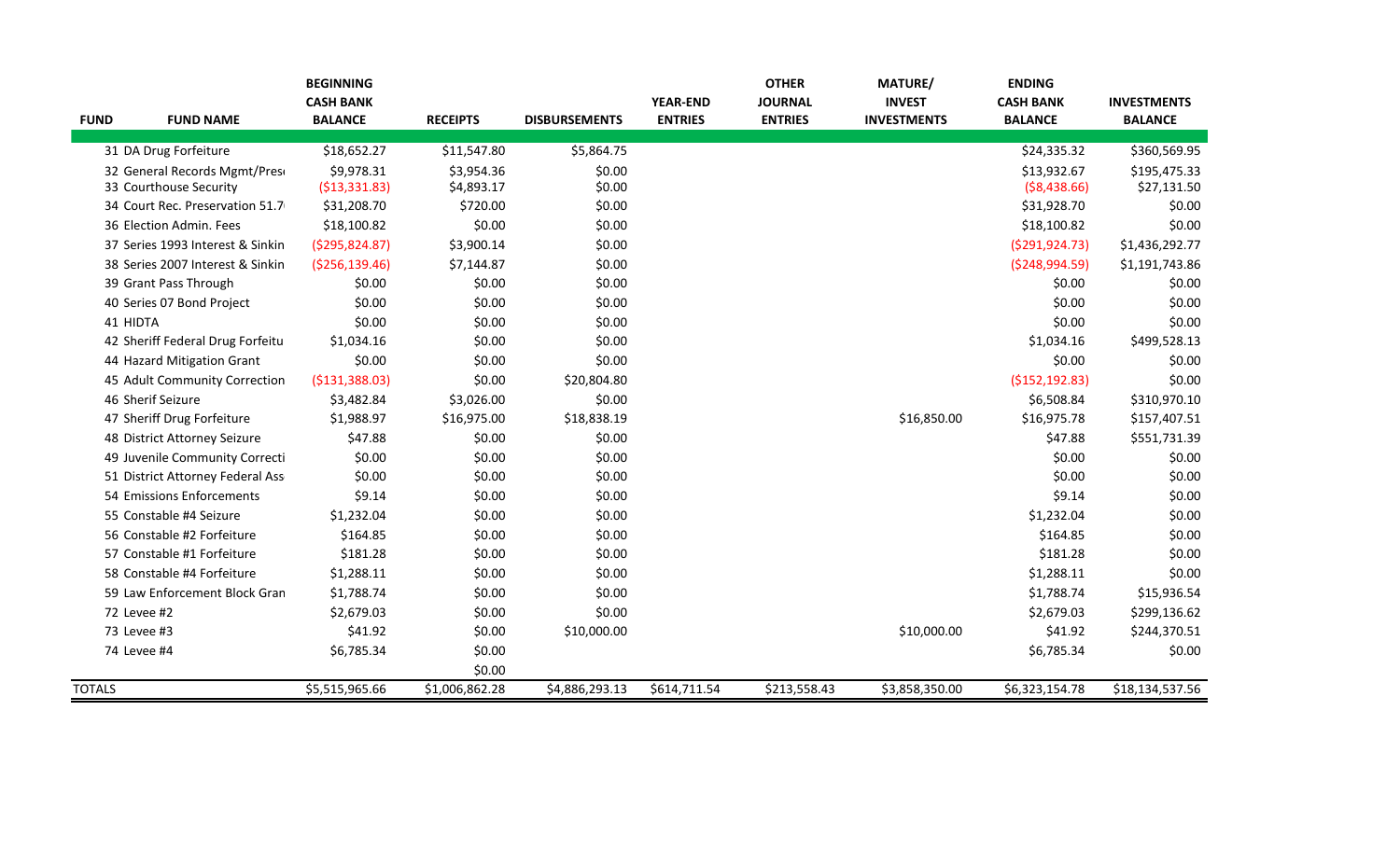| TOTAL          |
|----------------|
| <b>BALANCE</b> |
|                |
| \$8,243,942.48 |
| \$224,082.58   |
| \$300,314.31   |
| \$534,628.91   |
| \$272,241.76   |
| \$799,364.52   |
| \$865,833.29   |
| \$279,006.35   |
| \$322,328.54   |
| \$443,322.49   |
| \$161,380.15   |
| \$78,406.39    |
| \$8,606.91     |
| \$7,509.15     |
| \$71,005.92    |
| \$45,146.45    |
| \$2,402,138.46 |
| \$108,019.40   |
| \$2,005,804.91 |
| \$2,337.80     |
| \$552,676.99   |
| \$119,722.07   |
| \$16,064.51    |
| \$99,084.90    |
| \$38,760.00    |
| \$1,187,706.18 |
| \$66,862.06    |
| \$184,208.87   |
| \$301,407.96   |